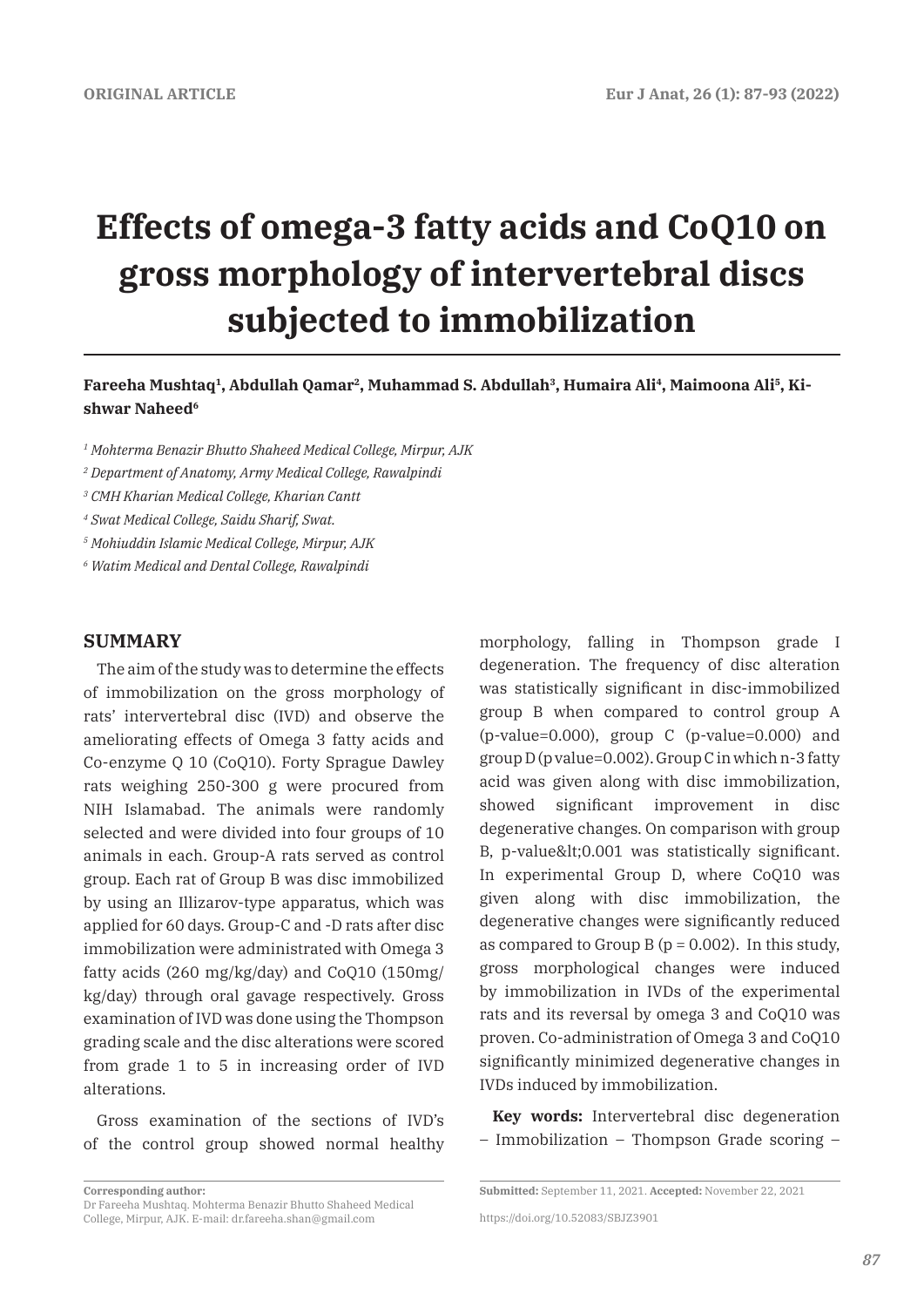Nucleus pulposus – Annulus fibrosus – CoQ10 – Omega 3 fatty acid

## **INTRODUCTION**

An intervertebral disc (IVD) is a cartilaginous structure in which progressive degenerative and ageing changes appear earlier than any other connective tissue in the body. Clinically it is considered very important because there is strong association of disc degeneration with disability and devastating backache (Urban and Roberts, 2003). Back pain is a common community health problem and a leading cause of disability that causes suffering and distress to patients and their families. There is a decreased incidence of low back pain in people who are physically fit and active, whereas a sedentary lifestyle with reduced physical activity is related to an increased risk for low back pain (James et al., 1999). An IVD is composed of three components: in the centre nucleus pulposus (NP), gelatinous core which is surrounded by 15-20 thick fibrous rings forming annulus fibrosus (AF), and the upper and lower end plates. Significant changes occur in these components that are indicative of disc degeneration. These include the destruction of extracellular matrix, the injury to the cells. Major morphological changes are observed in degenerated discs, where the annular lamellae become disorganized and irregular. In the NP, frequent cleft and fissure formation is seen (Buck Walter, 1995). An effective proteoglycan, Aggregan, is destroyed in degenerated discs, which lead to loss of hydration, and fragments of NP bulge into AF (Hayes et al., 2001).

Nerlich studied that oxidative stress is a cellular state where raised levels of reactive oxygen species (ROS) may contribute to destruction of extracellular matrix and cell apoptosis, which eventually results in disc degeneration (Nerlich et al., 2007). Disc degeneration is a form of chronic inflammation which leads to an upregulation of pro-inflammatory markers that shift homeostasis towards the extracellular matrix degeneration, with successive breakdown of its components (Burke et al., 2002). We hypothesize that the potent antioxidant property of Co Q 10, as well as the ability of omega 3 fatty acids to inhibit a number of aspects of inflammation, present them as good therapeutic candidates to treat disc degeneration (Sohal and Forster, 2007) (Wall et al., 2010).

## **MATERIALS AND METHODS**

Forty Sprague-Dawley rats 3 to 4 months of age, with an average weight of 250-300 grams, were used in the experiment and were kept in controlled environment of animal house of NIH, Islamabad. The study was carried out in the Department of Anatomy, Army Medical College Rawalpindi, in collaboration with National Institute of Health (NIH), Islamabad and Armed Force Institute of Pathology (AFIP), Rawalpindi. It was a laboratorybased experimental control trial that spanned for two months.

Rats were randomly divided into four groups (n =10 animals in each group). Animals were raised on NIH laboratory standard diet and water ad libitum for two months in separate cages (Fig. 1A). Rats in group A served as control and were given standard lab diet and water ad libitum for



**Fig. 1.- A.** Rats placed in separate cages after apparatus was applied. **B.** Illazrov apparatus applied to immobilize the rat tail segment.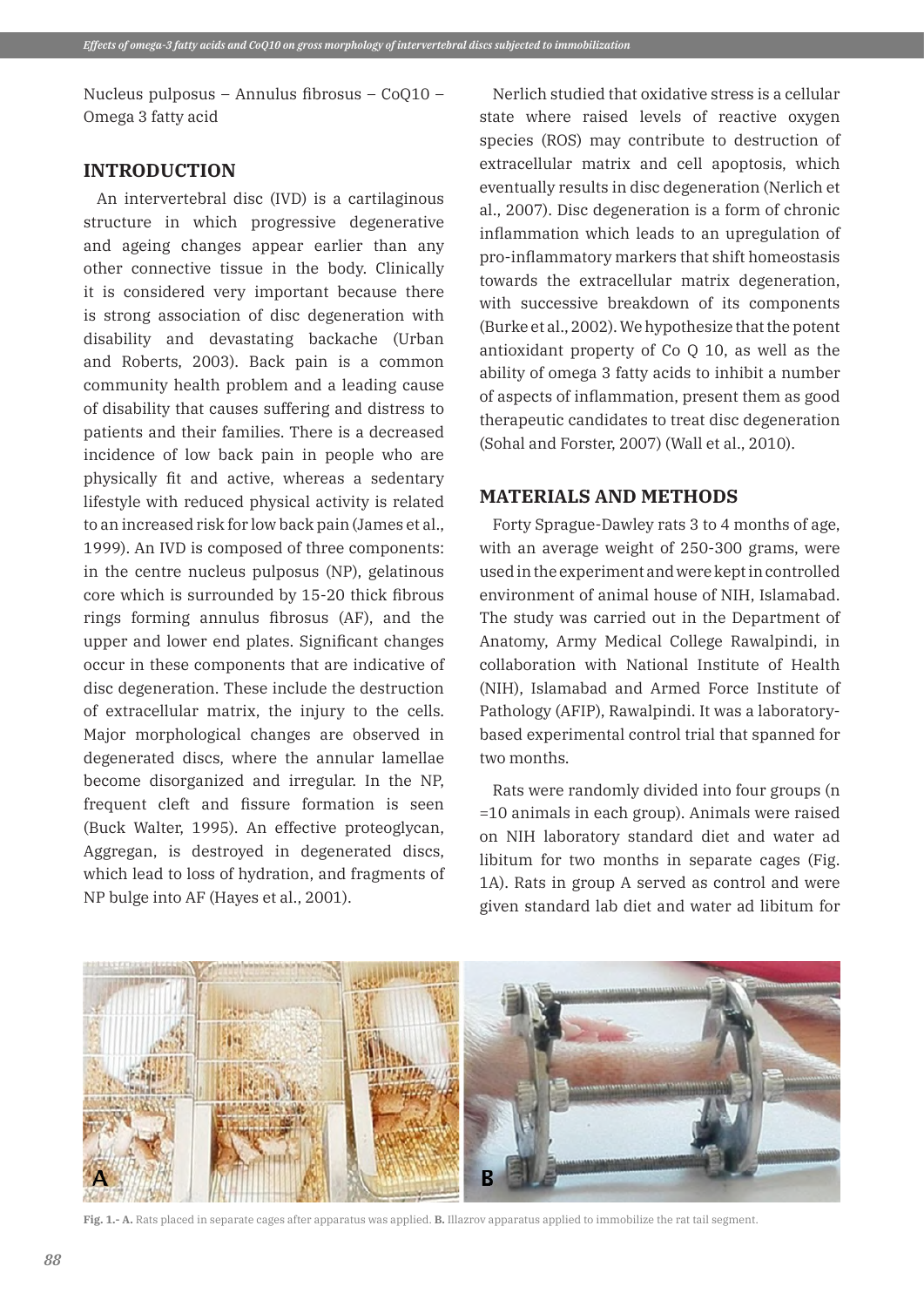two months. Rats in group B were subjected to disc immobilization by using an Ilizarov-type apparatus (James et al., 1999). No medication was given to this group. They were given standard lab diet and water for two months. Rats in group C were subjected to disc immobilization using an Ilizarov type apparatus (Fig. 1B). They were administered omega 3FA through oral gavage at a dose of 260 mg/kg body weight (Abdou et al., 2014). In group D, rats were subjected to disc immobilization and were given Co-enzyme Q10 through oral gavage at a dose of 150 mg/kg/day (Kwong et al., 2002). At the end of 60 days, the animals were sacrificed.

The whole discs with the vertebrae adjacent to the immobilized segments (Co8-9 and Co10) were removed and dissected. The removed part of the vertebral column was sectioned in a sagittal plane 5 mm from the mid-line. The lateral cut surface was washed briefly under running tap water while brushing the bone lightly with soft toothbrush to remove debris. The cleaned surface was photographed and observed under dissecting microscope (Fig. 2). For the macroscopic analysis of these disc alterations, the Thompson grading scale (Table 1) was used, which attributes a grade of 1 to 5, in increasing order of intervertebral disc alterations (Thompson et al., 1990). A Sony digital camera (16 megapixel) was used through the ocular of the Olympus DP21 light microscope. The images were corrected and adjusted with respect to contrast, brightness, sharpness, and color balance by Photoscape software. IBM-SPSS version 21 was used for data analysis. Qualitative variables were presented by frequency and percentages. Chi square test was applied for comparison of qualitative variables.

## **RESULTS**

Gross examination of IVD was done using the Thompson grading scale and the disc alterations were scored from grade 1 to 5 in increasing order of IVD alterations. On gross examination of specimens of Control Group A, intervertebral discs had soft central nucleus pulposus (NP) with well-



**Fig. 2.-** Rat tail under the dissecting microscope.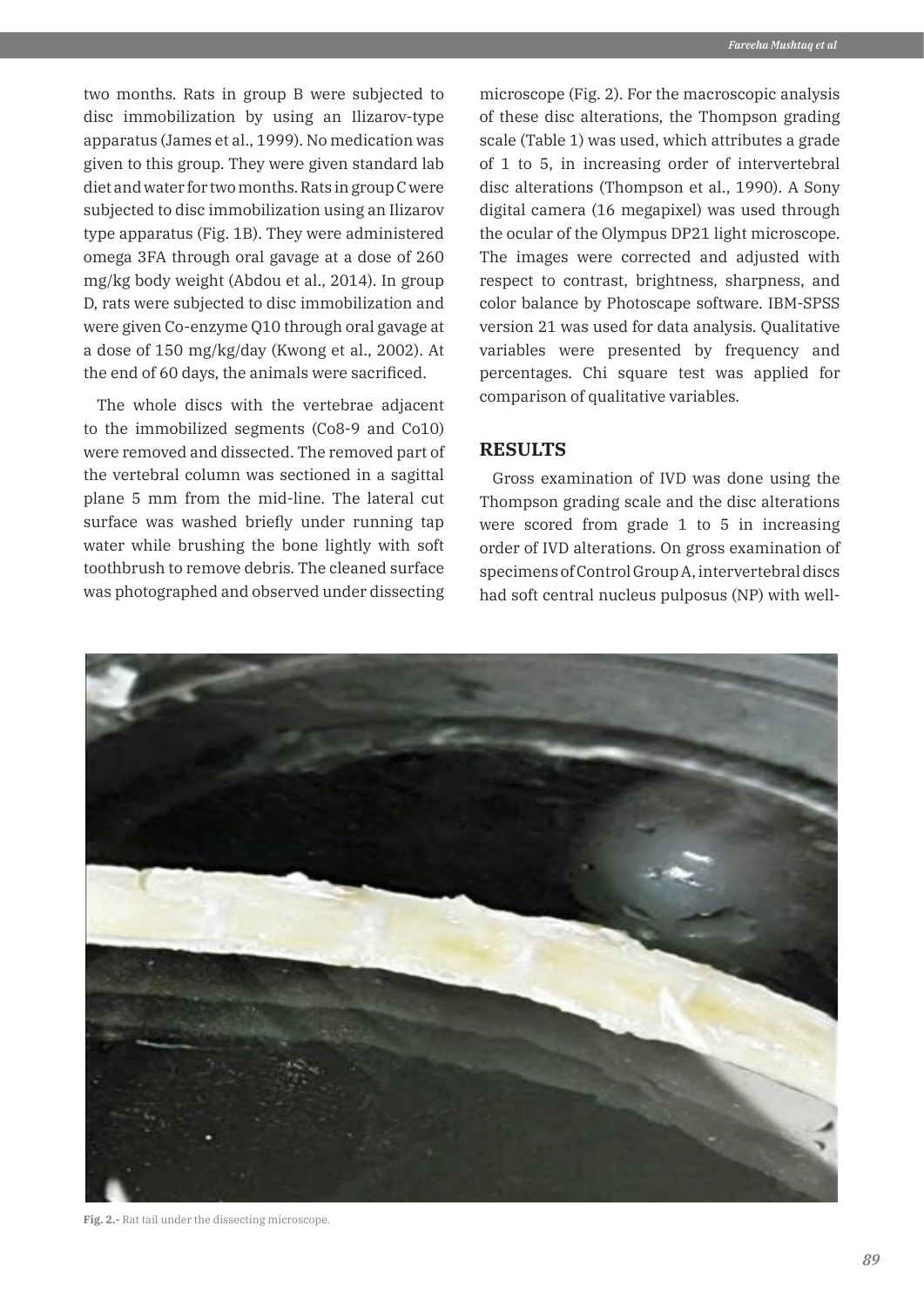organized annulus fibrosus (AF) lamellae. They did not have any fissures in NP or any disruption of AF (Table 1, Fig. 3, Bar chart 1). Ten (100%) rats of the control group A showed Thompson grade I degeneration.

In disc-immobilized group B, 30% of the specimens showed Thompson III degeneration with loss of NP/AF distinction and fissures in NP and 50% of the specimens were lying in Thompson IV with fissures in NP and few points of focal sclerosis while 20% of the rats had flat discs and showed Thompson V degeneration. The frequency of disc alteration was statistically significant in disc-immobilized group B when compared to control group A (p-value=0.000), group C (p-value=0.000) and group D (p value=0.002) (Table 2, Fig. 4 and Bar chart 1).

Group C in which n-3 fatty acid is given along with disc immobilization, 40% of the rats were lying in Thompson I grade, 50% in Thompson II grade and 10% in Thompson III grade. On comparison with group B, p-value < 0.001, and this was statistically significant. When compared with experimental group D with p-value=0.450, the difference was statistically not significant (Table 2 and Bar chart 1).

Table 1. Thompson's macroscopic degeneration scale (Thompson et al., 1990).

| <b>Thompson Grade</b> | <b>Description</b>                                                                                                                                 |
|-----------------------|----------------------------------------------------------------------------------------------------------------------------------------------------|
| Thompson I            | Nucleus pulposus of gelatinous appearance and annulus fibrosus with organized lamellae.                                                            |
| Thompson II           | Nucleus pulposus with whitened fibrous tissue and mucinous material between the lamellae of the<br>annulus fibrosus, note small fissure in the NP. |
| Thompson III          | Loss of AF/NP distinction, focal defects in end-plate, sees dehydration of nucleus pulposus and<br>longitudinal and vertical fissure.              |
| Thompson IV           | Fissures in the nucleus pulposus and parallel to the end-plate, with presence of focal sclerosis at this point.                                    |
| Thompson V            | Total sclerosis and flattening of the disc.                                                                                                        |



**Fig. 3.-** Normal healthy disc with central, gelatinous NP and well-organized AF in A6 rat of control group (Grade 1).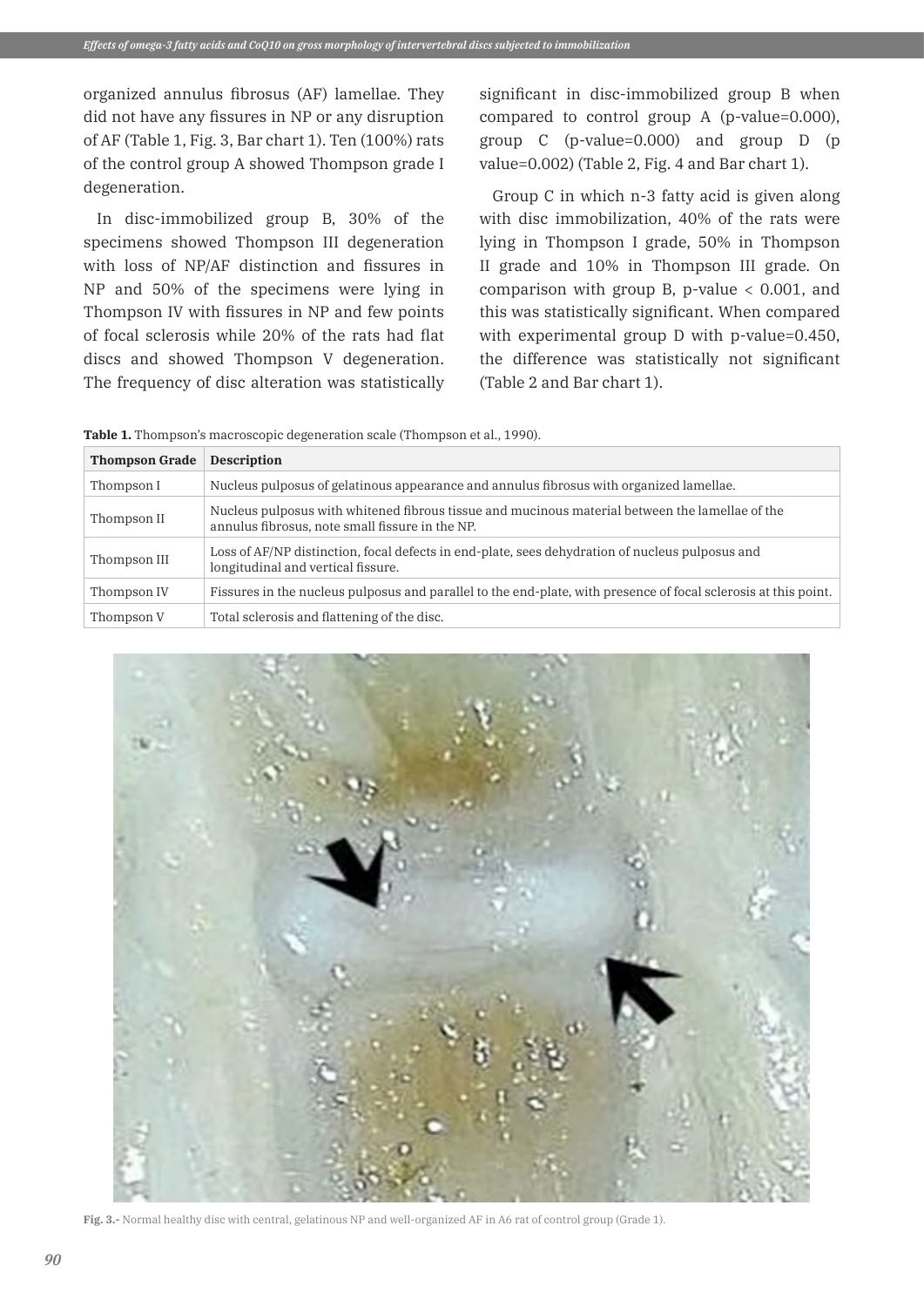**Table 2.** Comparison of Thompson's scoring and p values for macroscopic degeneration between the control Group A and the experimental Groups B, C and D.

| Thompson's scale for mac-<br>roscopic degeneration | <b>Group A</b><br>$(n=10)$ | <b>Group B</b><br>$(n=10)$ | Group C<br>$(n=10)$ | Group D<br>$(n=10)$ | Group<br>A/B | Group<br>A/C | Group<br>A/D | Group<br>B/C | Group<br>B/D | Group<br>C/D |
|----------------------------------------------------|----------------------------|----------------------------|---------------------|---------------------|--------------|--------------|--------------|--------------|--------------|--------------|
| Thompson I                                         | $10(0\%)$                  | $0(0\%)$                   | $4(40\%)$           | 2(20%)              | $0.000*$     | $0.011*$     | $0.001*$     | $0.000*$     | $0.002*$     | 0.450        |
| Thompson II                                        | $0(0\%)$                   | $0(0\%)$                   | 5(50%)              | 5(50%)              |              |              |              |              |              |              |
| Thompson III                                       | $0(0\%)$                   | 3(30%)                     | $1(10\%)$           | $3(30\%)$           |              |              |              |              |              |              |
| Thompson IV                                        | $0(0\%)$                   | 5(50%)                     | $0(10\%)$           | $0(0\%)$            |              |              |              |              |              |              |
| Thompson V                                         | $0(0\%)$                   | 2(20%)                     | $0(0\%)$            | $0(0\%)$            |              |              |              |              |              |              |



**Fig. 4.-** Different grades of gross morphological changes observed in intervertebral discs of rats of group B under dissecting microscope.

Whereas in experimental Group D, where CoQ10 is given along with disc immobilization, 20% of specimens showed Thompson I disc alterations, 50% showed Thompson II grade and 30% had Thompson III disc degeneration. On intergroup comparison it was found to be statistically significant with Group B ( $p = 0.002$ ) (Table 2 and Bar chart 1).

#### **DISCUSSION**

This study indicated that immobilization induced in rats resulted in IVD degeneration. The causes for IVD degeneration are multifactorial and risk factors include heritability, ageing, rapid increase in weight, obesity, and physical activity levels. Effects of immobilization on IVD have been researched comprehensively; the main aim of this study was to appraise the beneficial effects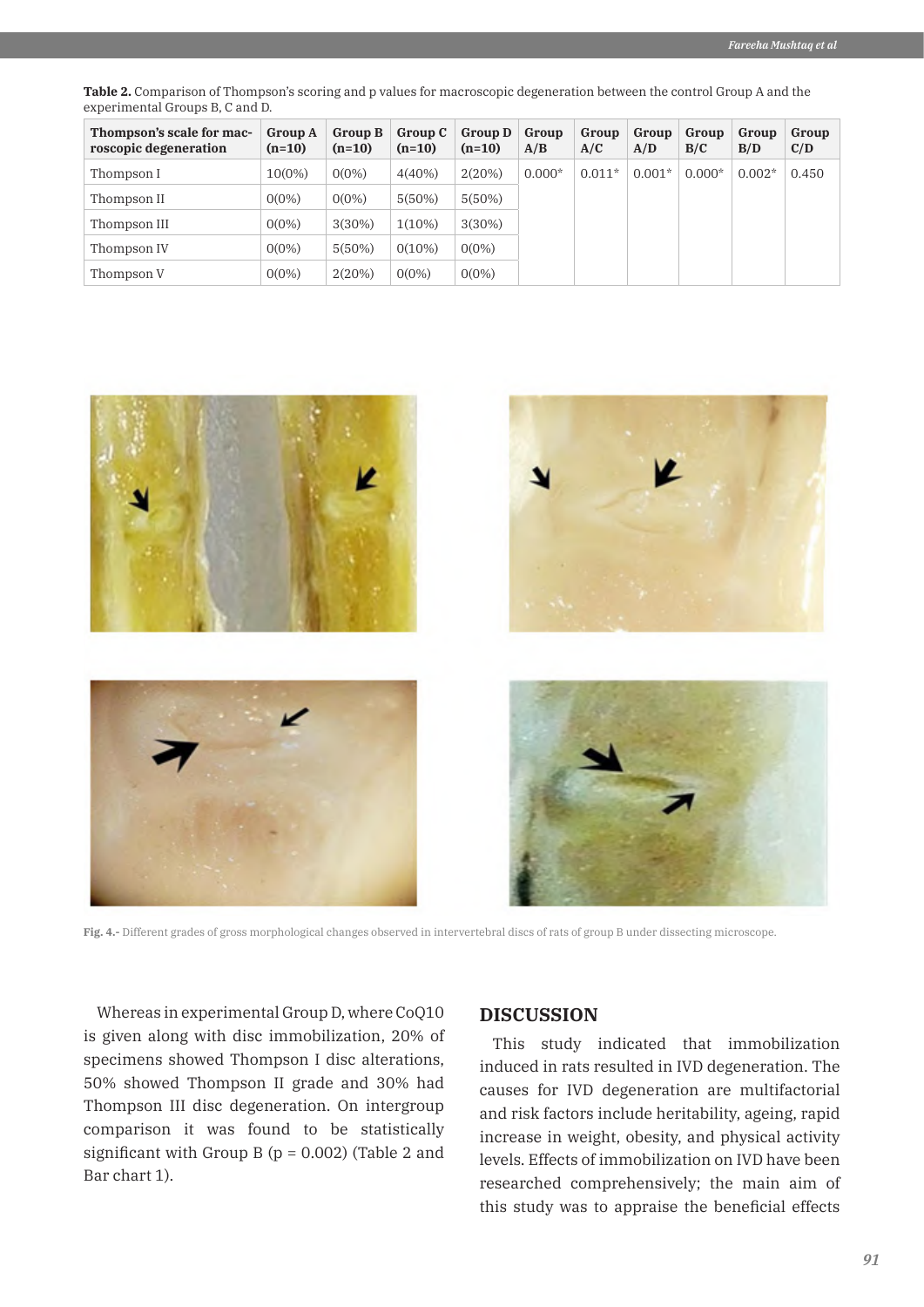of nutraceuticals having anti-inflammatory and antioxidant properties in treating spinal pathologies.

Gross morphology of intervertebral discs was observed and graded with the help of two pathologists using Thompson's scale. All the animals in control group A showed healthy discs with no signs of degeneration. Gross morphological changes were significant and the severity (score) of disc degeneration was found to be significantly more in the disc-immobilized group B, and this validated the findings of the previous researchers, who established the adverse effects of prolong immobilization on disc morphology (Scholten et al., 2014; Che et al., 2018). Pro-inflammatory cytokines including interleukin-1β, interleukin-6, interleukin-8, interleukin-10, bFGF (basic fibroblast growth factor), phospholipase A2, PGE2 (prostaglandin E2) and TNF- $\alpha$  are released because of the destruction of ECM in IVD (Podichetty, 2007). It is established that

these mechanisms lead to densification and disruption of the fibers constituting the annulus fibrosus (AF), progressive loss of distinction between annulus and nucleus, the formation of chondrocyte clusters in the deep part of the disc, the appearance of horizontal or vertical fissures in the disc, anterior and posterior herniation (with total or partial rupture of the fibers of AF) and flattening of disc (Baptista et al., 2015). Decreased cytokine-mediated ECM degeneration can be a more potent approach, since it interfered with an earlier phase in the pathway of IVD degeneration. The degenerative changes observed on gross morphology were reduced in frequency in group where omega 3 fatty acids were used. This is due to the fact that omega 3 fatty acids, when consumed in sufficient quantities, result in decreased leukocyte chemotaxis and decreased pro-inflammatory cytokines, and decreased adhesion molecule expression (Maroon and Bost, 2006), thus reducing damage to the intervertebral disc morphology. These results are in agreement



**Bar chart 1.** Clustered bar chart showing count of intervertebral discs (IVD) with scoring of macroscopic degeneration (Thompson's scale) among the control group A, disc immobilized group B, disc immobilized+Omg3 administrated group C and disc immobilized+CoQ10 administrated group D.